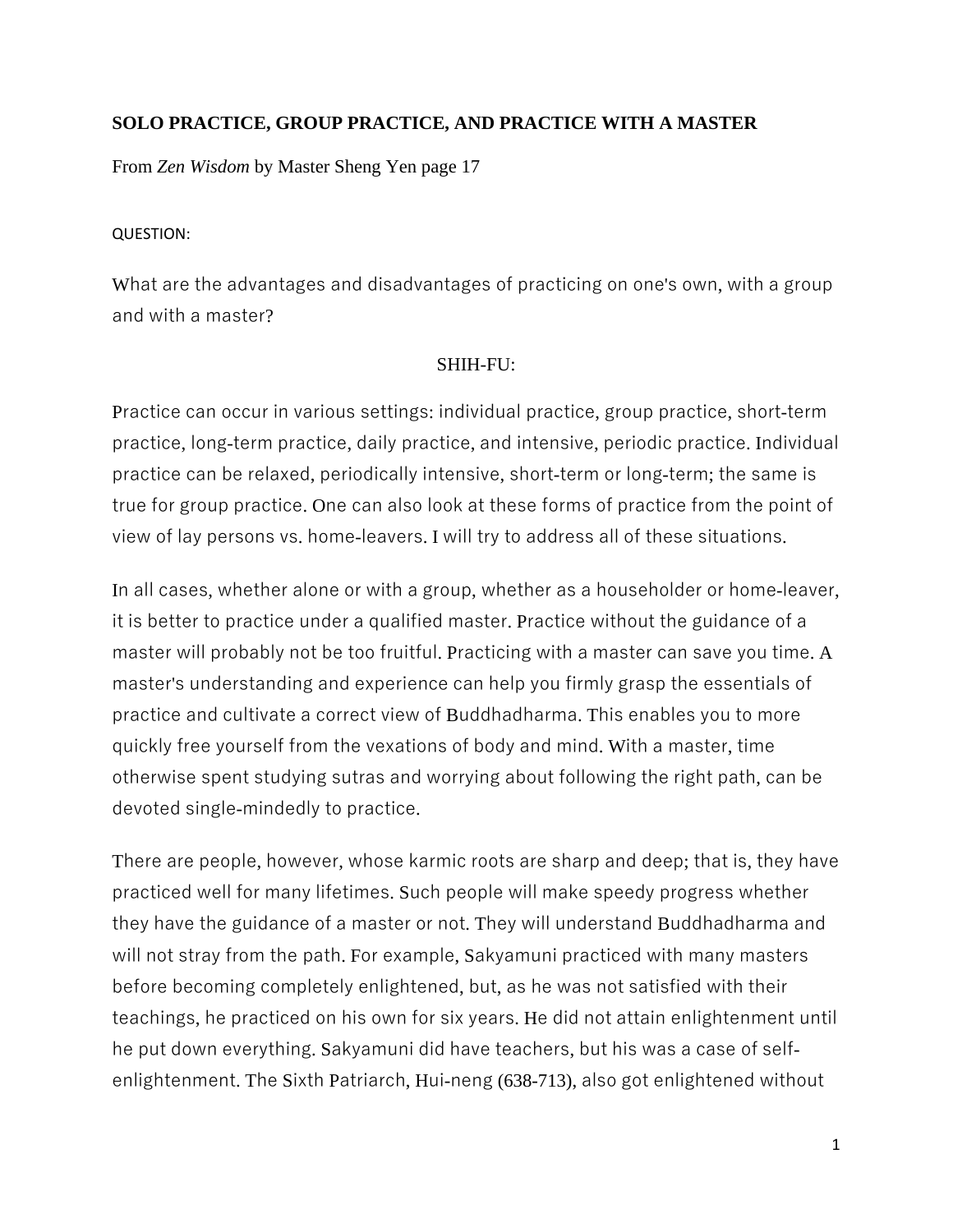the guidance of a master. In his case, hearing one line of the *D*iamond *S*utra was enough. Later, the Fifth Patriarch confirmed his attainment. In essence, the *D*iamond *S*utra was his teacher.

As you can see, such people are rare. Unless practitioners feel they are on a par with people such as the Buddha and the Sixth Patriarch, I would suggest that they seek the guidance of a good master. If practitioners have mental obstructions or difficulty with their practice, masters can help them resolve their problems. Also, if practitioners have some type of experience, a master can determine whether it is genuine or not. Left alone, practitioners may deceive themselves, thinking that an illusory experience is enlightenment. That would be harmful to their practice.

As a practitioner, you should have a method, and you should understand the goal of your practice. You should set aside a period of time each day to practice. In addition to daily sittings, every so often you should devote a longer period of time exclusively to practice: one full day per week, one entire weekend per month, et cetera.

If you want to conduct a solitary retreat for a month, a year, or even several years, then certain criteria must be met. You should have a sound grasp of Buddhadharma and your practice. Your physical and psychological health must be strong enough to endure the rigors of an extended solitary retreat. Be familiar and smooth with your method; in other words, be able to cope with any mental or physical phenomena that arise, and be able to correct and refine your understanding of the Dharma as your practice develops. In most cases, experiences will be illusions if you are unable to determine if an experience is genuine. The best attitude is to ignore all unusual phenomena, sensations, ideas and feelings that arise. It is important to have a detached, non-seeking, calm attitude. Remember, I am talking about experiences that arise during practice. If you get sick or hurt yourself, it would be foolish to ignore it. If all these criteria are not met, you will develop serious physical and mental obstructions, and will not know how to deal with the rigors of solitary retreat.

Therefore, beginners should not attempt a solitary retreat. In fact, I would not recommend it for most people. It is very demanding. Most people are better off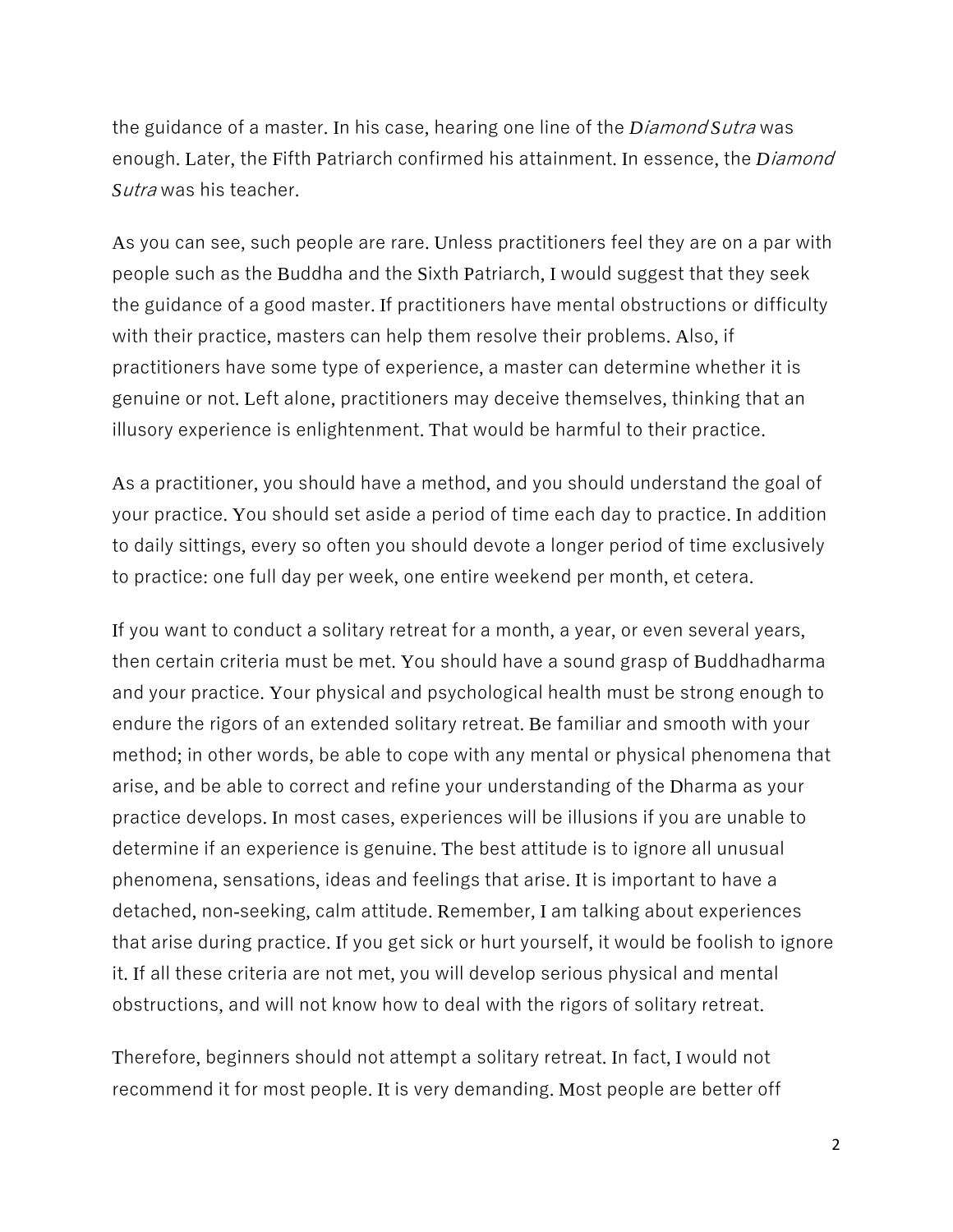practicing in a group ─ preferably of five people or more ─ with or without a master. Again, having a master is always better, but group practice without a master is preferable to solo practice without a master. If one member has problems, the others can help.

### STUDENT:

But how do the others know that they are saying or doing the right thing? They may be harming rather than helping the person with the problem.

#### SHIH-FU:

If they have a question, and you answer them, that is helping. It is better that there be at least one experienced member in the group.

### STUDENT:

Is the best policy to tell them to ignore what they have experienced?

### SHIH-FU:

Not always. If they experience a typical physiological or psychological sensation, it is okay to tell them to ignore it; but if they have a question about the method or the Dharma, then someone with more experience should try to answer them. If you do not know the answer, then tell them so. If you think you do know the answer, then answer the question. You may qualify the answer to reflect your level of experience. Furthermore, if a person is tired or frustrated, or is suffering from a headache or other body pains, then you must give them a method to help them deal with their problem. Sometimes the best answer is to tell them to relax or rest a while.

Group practice is also better than solo practice because the schedule is more regular. On your own, it is easy to get lazy and miss a sitting here or there; but in a group, you will feel obligated to attend sittings and practice well. Seeing other people practicing usually sparks your own desire to practice.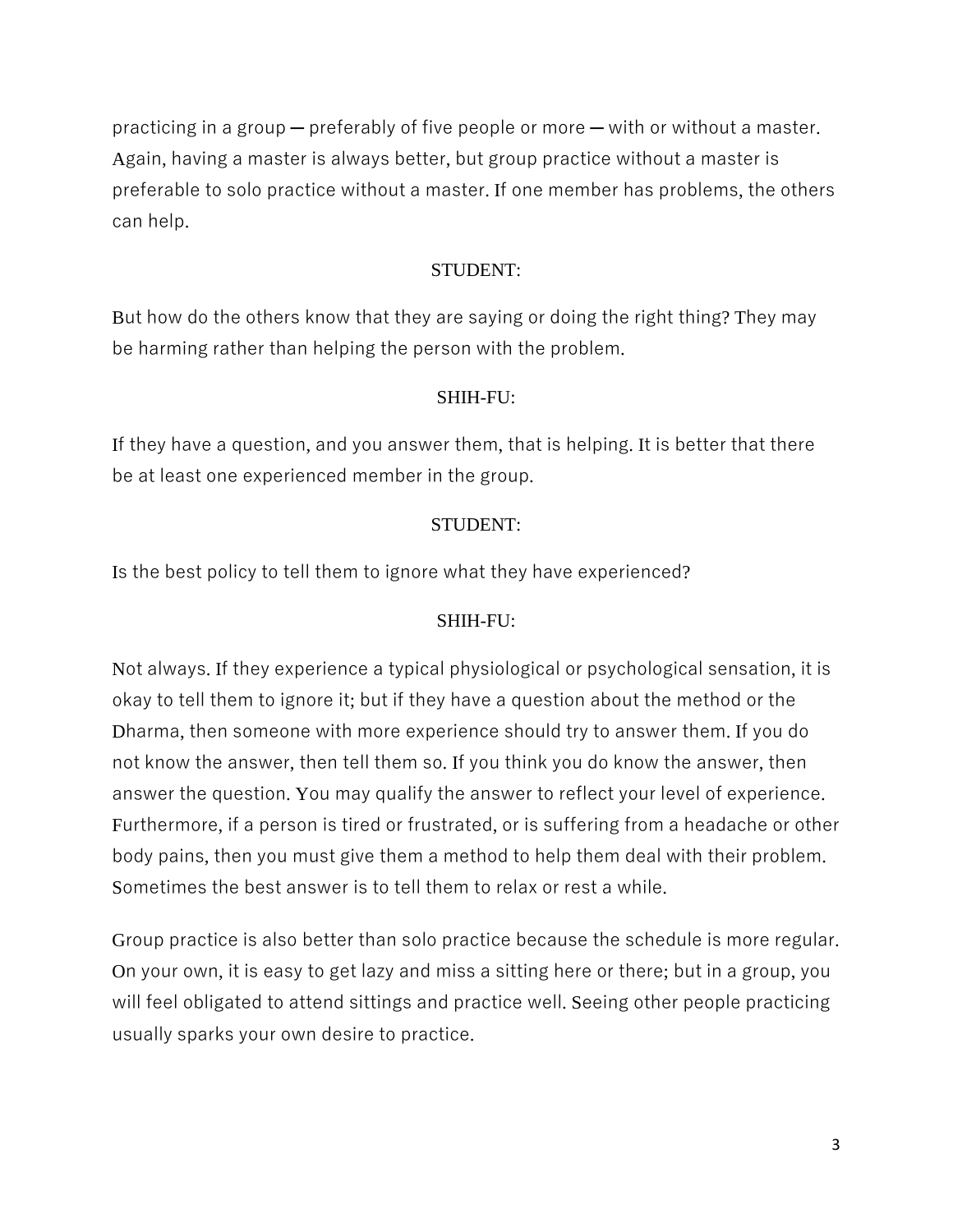As householders, you should make an effort to set up a group practice. If you live near a meditation center, then it is easier, because the setting and

schedule are already established. You can show up in the morning or evening, on weekdays or weekends. If you do not live near a center, then you must improvise. It is difficult to find a place where several people can sit on a daily basis, but the more often and regularly a group meets, the better it is for everyone's practice.

The group should also try to set aside one day per week or one weekend per month for more rigorous practice. It would also be alright to spend longer periods of time  $$ four to seven days — practicing energetically.

# STUDENTS:

Is there a certain, safe time limit for retreats held without a master?

#### SHIH-FU:

It is not good to practice intensely for too long without a master. Problems might arise. Participating in a several day retreat without a master is already energetic. You should not follow to a "T" the stringent rules of an intensive seven-day retreat. It is better to have a more relaxed atmosphere. For instance, if you are holding a sevenday retreat without a master, then you might allow people to talk during rest periods, or to come and go as they please.

There are other forms of practice that are not as intense as meditation, such as chanting or reciting sutras. It is alright to hold such retreats without a master. People at my temple in Taiwan sometimes hold seven-day recitations when I am not present. In all situations I have described, it is easier and better to sit in groups. It is difficult to hold personal retreats and keep to the schedule. Any number of distractions or vexations might interrupt your practice. To practice well on your own takes great will power.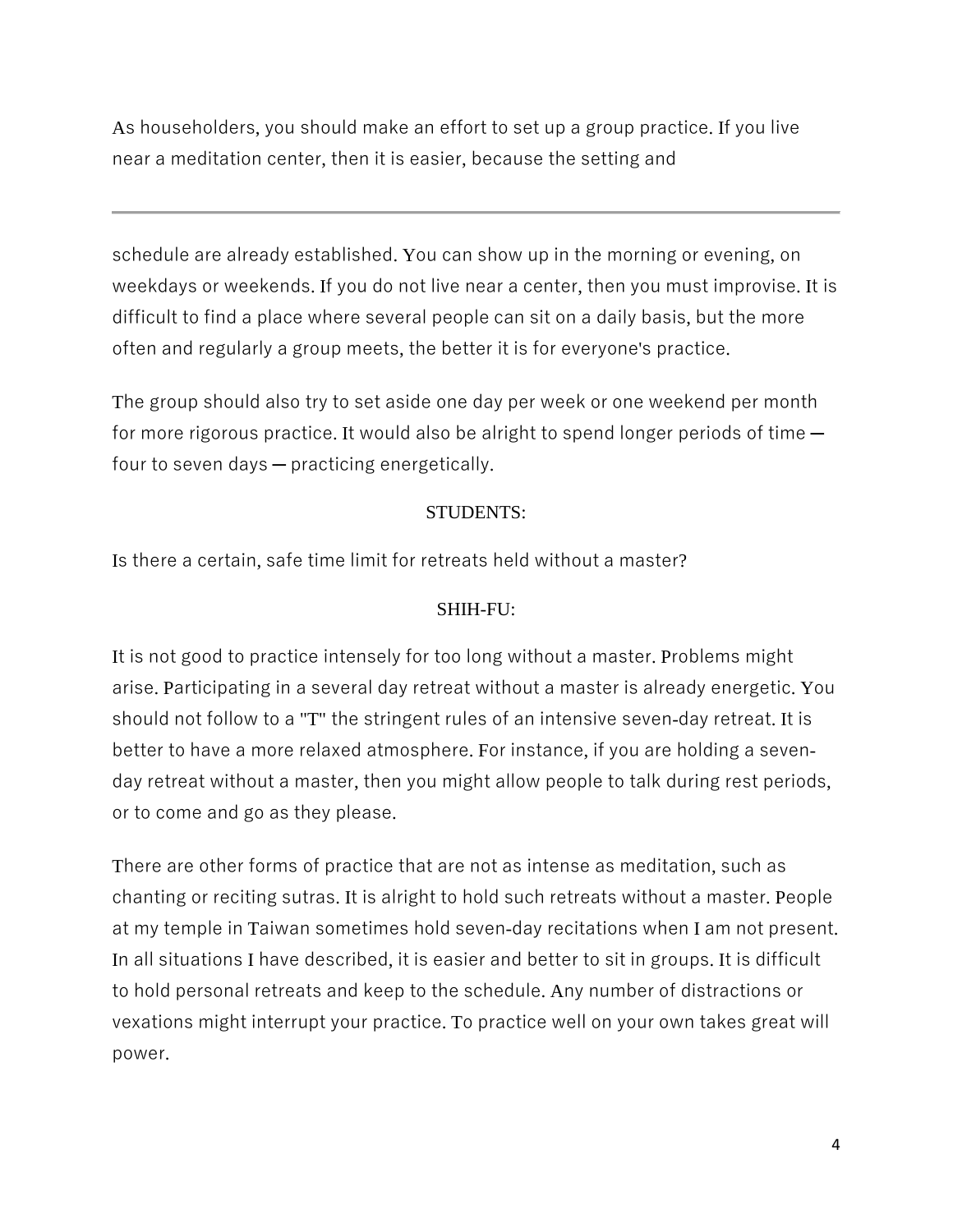In regard to short-term vs. long-term practice, results and progress will depend on your level of experience, your karma, and causes and conditions. Practicing for a long time does not guarantee more enduring experiences, just as practicing for a short time does not preclude having an experience. So long as you practice, that is good. Focus all your energies on the present sitting. If you can maintain this attitude every time you meditate, you will make progress.

I always stress the importance of daily practice. It is important to have a regular sitting schedule. But practice does not end when you get up from the cushion. You should be mindful in all situations. Whether you are doing something you like or dislike, whether it is to your advantage or disadvantage, you don't put yourself at center stage. Put aside self-centeredness; cultivate compassion. Be helpful to others in everything you do; this will help decrease self-centeredness. Most importantly: Whenever you do something, just do it with focused awareness. Do not be lazy and allow your mind to wander. This is daily practice. This is mindfulness.

For most people, this type of lifestyle is impossible. In order to practice in this way, it is important to meditate every day, and to periodically attend more intensive retreats.

Most householders cannot practice steadily and energetically for a long time because of responsibilities and obligations. However, if you are single, and have a flexible job, you can devote yourself to long-term practice ─ one or more years. In most cases, such people live in monasteries or retreat centers, where the environment is conducive to practice. Many householders do so on a temporary basis. They practice intensely, leave to work a while, and afterward return to practice. Although beneficial, this is not genuine long-term practice. The best way is to live in a monastery or center and practice continuously for several years.

Until now I have been talking about lay practitioners. The correct attitude of a homeleaver is fundamentally different from that of a householder. In taking vows, monks and nuns should leave behind self-centeredness and devote all their time and effort to the practice of Buddhadharma. Home-leavers do not have a family, a home, a career, or possessions. They have no worldly responsibilities and obligations. The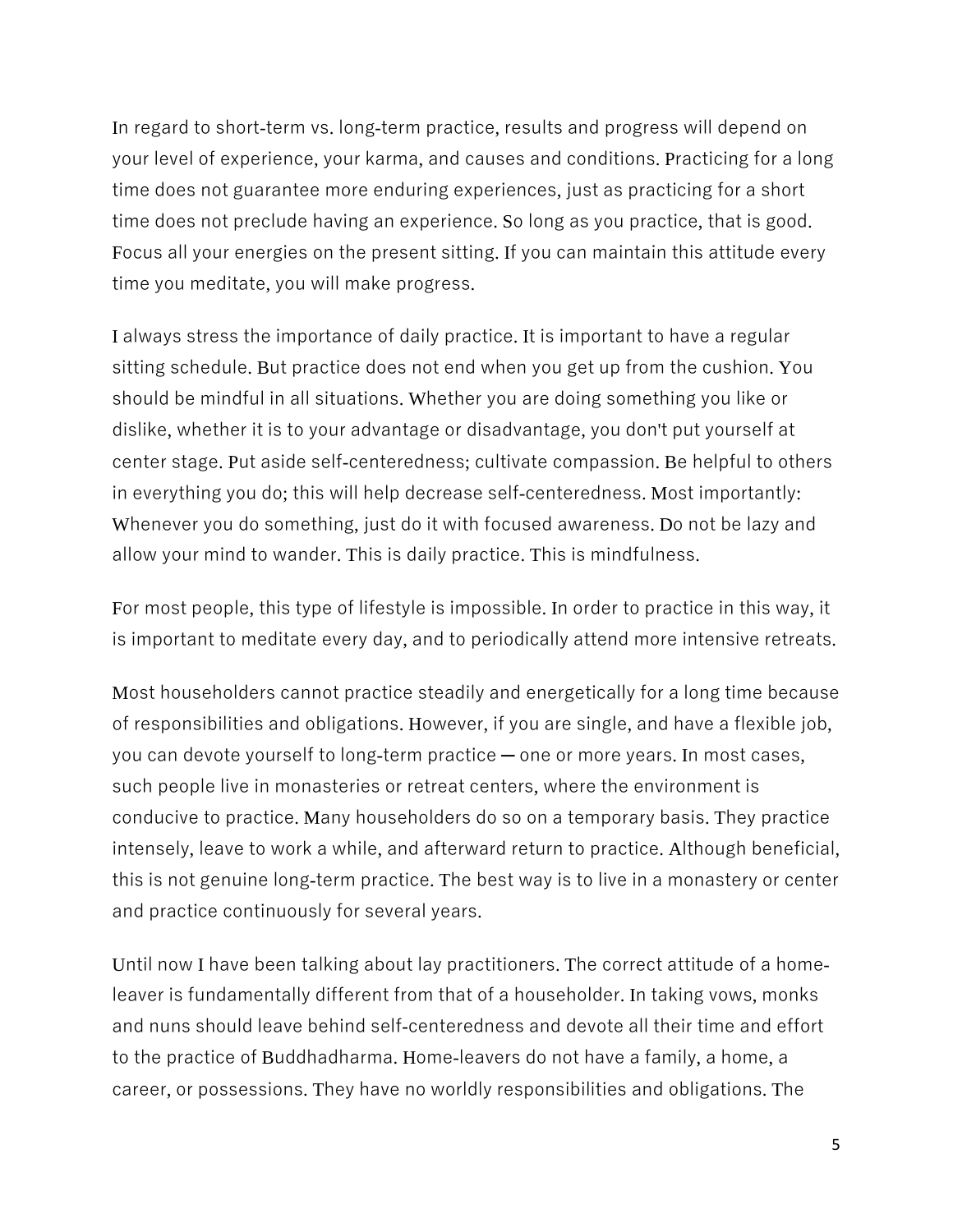true meaning of leaving home is to leave everything behind — intellect, emotions, ego, desire, body and mind. In effect, abandoning everything except the vows and Buddhadharma.

Many people say that the Ch'an Center belongs to me – Shih-fu Sheng-yen. They are mistaken. I live here and work here, but it is not my place. Nor does it belong to the monks and nuns who live here. A person who has left home has nothing. If a monk or nun thinks, "This is my home, " he or she should immediately remember what it means to have left home. People who have truly left home have nothing except practice; no cares, no worries, no goals. To an outsider, it may seem that they are working and acting like lay people, but to monastics, everything is practice. It would be difficult for householders to have this kind of attitude.

# STUDENT:

I have to disagree with you, Shih-fu. Sure, monks and nuns take vows and leave home, but that is a ritual, and it is purely an intellectual conception. Most monks and nuns are pretty much the same as lay practitioners. I see the monks who live and work here. They have responsibilities just as I do. In fact, it seems they have more responsibilities and work than I do. They have bills to pay, legal matters to deal with, visitors to greet and take care of, and a very hectic social schedule. It seems that they have replaced one home with another.

On the other hand, why can't I, as a lay practitioner, have the attitude of a monk or nun? Yes, I must go to work and earn money, but it is something I must do to survive. But in all things I do, whether it be work or being with my family, I try to see it as practice. I try to be mindful in all that I do. I try to live by the precepts and put Buddhist principles into practice. If some lay practitioners have this attitude, why should they be any different from monastics?

#### SHIH-FU:

The difference is that the responsibilities of home-leavers are just responsibilities, and nothing more. Monastics should not be emotionally involved with and attached to